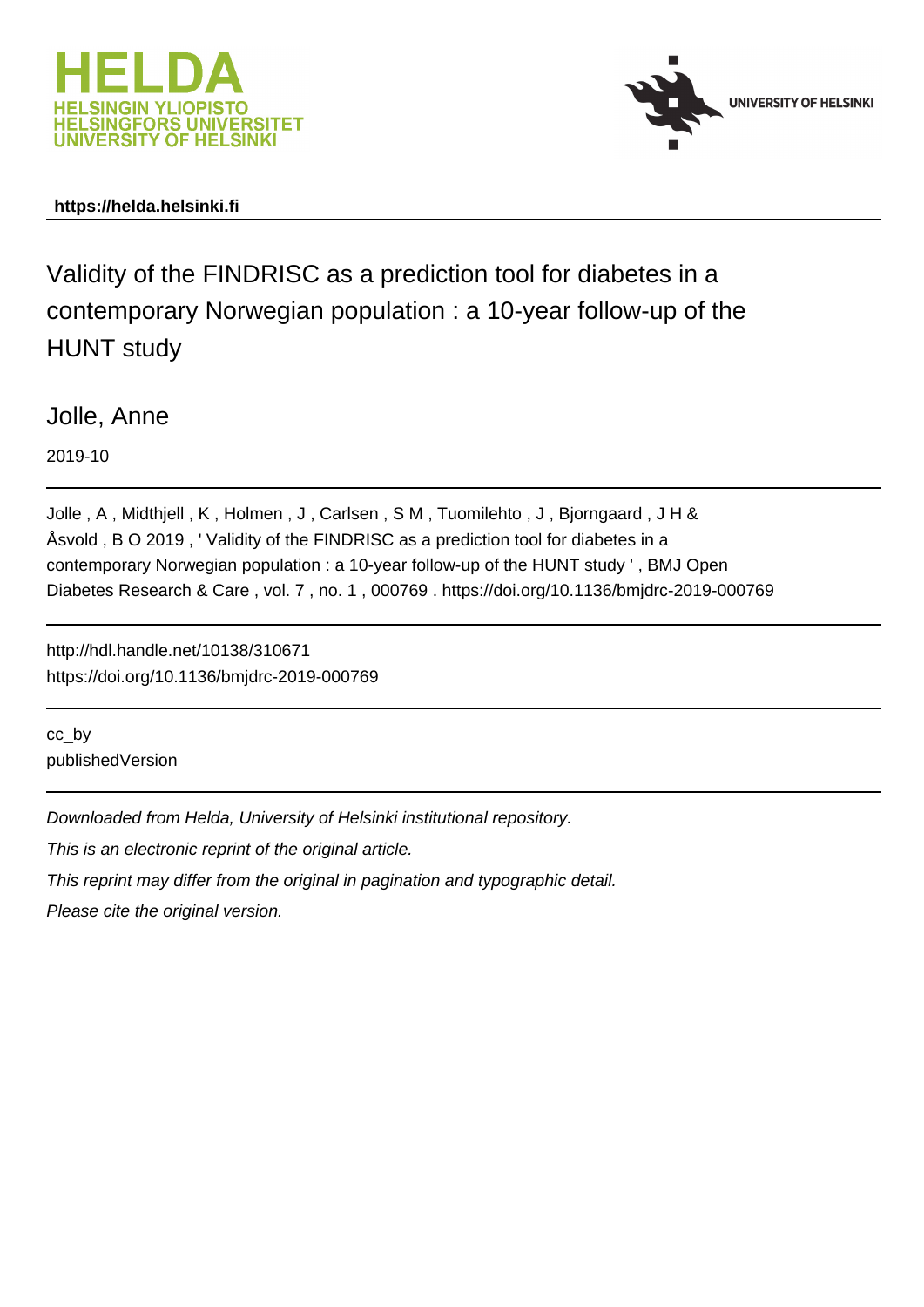# **BMJ Open Diabetes Research** & Care

# **Validity of the FINDRISC as a prediction tool for diabetes in a contemporary Norwegian population: a 10-year follow-up of the HUNT study**

Anne Jølle  $\bullet$  ,<sup>1</sup> Kristian Midthjell,<sup>1</sup> Jostein Holmen,<sup>1</sup> Sven Magnus Carlsen,<sup>2,3</sup> Jaakko Tuomilehto, $^{4,5,6}$  Johan Håkon Bjørngaard,<sup>7</sup> Bjørn Olav Åsvold ® <sup>1,2,8</sup>

## **Abstract**

To cite: Jølle A, Midthiell K, Holmen J, *et al*. Validity of the FINDRISC as a prediction tool for diabetes in a contemporary Norwegian population: a 10 year follow-up of the HUNT study. *BMJ Open Diab Res Care* 2019;7:e000769. doi:10.1136/ bmjdrc-2019-000769

► Additional material is published online only. To view please visit the journal online (http://dx.doi.org/10.1136/ bmjdrc-2019-000769).

Received 20 July 2019 Revised 15 September 2019 Accepted 20 October 2019

Check for updates

© Author(s) (or their employer(s)) 2019. Re-use permitted under CC BY. Published by BMJ.

For numbered affiliations see end of article.

Correspondence to Professor Bjørn Olav Åsvold; asvold@ntnu.no

**Objective** The Finnish Diabetes Risk Score (FINDRISC) is a recommended tool for type 2 diabetes prediction. There is a lack of studies examining the performance of the current 0–26 point FINDRISC scale. We examined the validity of FINDRISC in a contemporary Norwegian risk environment. Research design and methods We followed 47 804 participants without known diabetes and aged ≥20 years in the HUNT3 survey (2006–2008) by linkage to information on glucose-lowering drug dispensing in the Norwegian Prescription Database (2004–2016). We estimated the C-statistic, sensitivity and specificity of FINDRISC as predictor of incident diabetes, as indicated by incident use of glucose-lowering drugs. We estimated the 10-year cumulative diabetes incidence by categories of FINDRISC. Results The C-statistic (95%CI) of FINDRISC in predicting future diabetes was 0.77 (0.76 to 0.78). FINDRISC  $\geq$ 15 (the conventional cut-off value) had a sensitivity of 38% and a specificity of 90%. The 10-year cumulative diabetes incidence  $(95\%$  CI) was  $4.0\%$   $(3.8\%$  to  $4.2\%)$  in the entire study population, 13.5% (12.5% to 14.5%) for people with FINDRISC  $\geq$ 15 and 2.8% (2.6% to 3.0%) for people with FINDRISC <15. Thus, FINDRISC  $\geq$ 15 had a positive predictive value of 13.5% and a negative predictive value of 97.2% for diabetes within the next 10 years. To approach a similar sensitivity as in the study in which FINDRISC was developed, we would have to lower the cutoff value for elevated FINDRISC to ≥11. This would yield a sensitivity of 73%, specificity of 67%, positive predictive value of 7.7% and negative predictive value of 98.5%. Conclusions The validity of FINDRISC and the risk of diabetes among people with FINDRISC ≥15 is substantially lower in the contemporary Norwegian population than assumed in official guidelines. To identify  $\sim$ 3/4 of those developing diabetes within the next 10 years, we would have to lower the threshold for elevated FINDRISC to ≥11, which would label  $\sim$ 1/3 of the entire adult population as having an elevated FINDRISC necessitating a glycemia assessment.

### **INTRODUCTION**

Individuals at high risk of type 2 diabetes may reduce their diabetes risk by 30%–60% through intensive lifestyle intervention, $1-5$ and prediction tools are necessary to identify

## **Significance of this study**

#### What is already known about this subject?

- ► The Finnish Diabetes Risk Score (FINDRISC) is a recommended tool for predicting future diabetes.
- ► Long-term studies examining the performance of the current 0–26 point FINDRISC scale in contemporary populations are lacking.

#### What are the new findings?

- ► In a Norwegian population followed up from 2006 to 2008 through 2016, FINDRISC of ≥15 out of 26 had a sensitivity of 38% and a specificity of 90% in predicting future diabetes.
- ► Among people with FINDRISC ≥15, 13.5% developed diabetes within the next 10 years.
- To identify  $\sim$  3/4 of those developing diabetes, we would have to lower the threshold for an elevated FINDRISC to  $\geq$ 11, which would label ~1/3 of the entire adult population as having an elevated FINDRISC.

### How might these results change the focus of research or clinical practice?

► Clinicians and patients should be aware that a FINDRISC ≥15 carries substantially lower 10-year diabetes risk than previously assumed. To identify 3/4 of people subsequently developing diabetes, we would need to apply a cut-off score for elevated FINDRISC that would label 1/3 of the population as being at elevated risk.

these high-risk individuals.<sup>6</sup> The Finnish Diabetes Risk Score  $(FINDRISC)^7$  is the most recommended risk-screening tool that has proved to be a reliable predictor for future and prevalent undiagnosed diabetes in European and other populations. $8-20$  The FINDRISC was developed in a Finnish study population aged 45–64 years and followed up from 1987 to 1997. People with a score of ≥9 out of 20 had a 13% 10-year risk of type 2 diabetes, and those having a score ≥13 had a 30% 10-year risk.<sup>7</sup> The FINDRISC has later been revised by adding information on family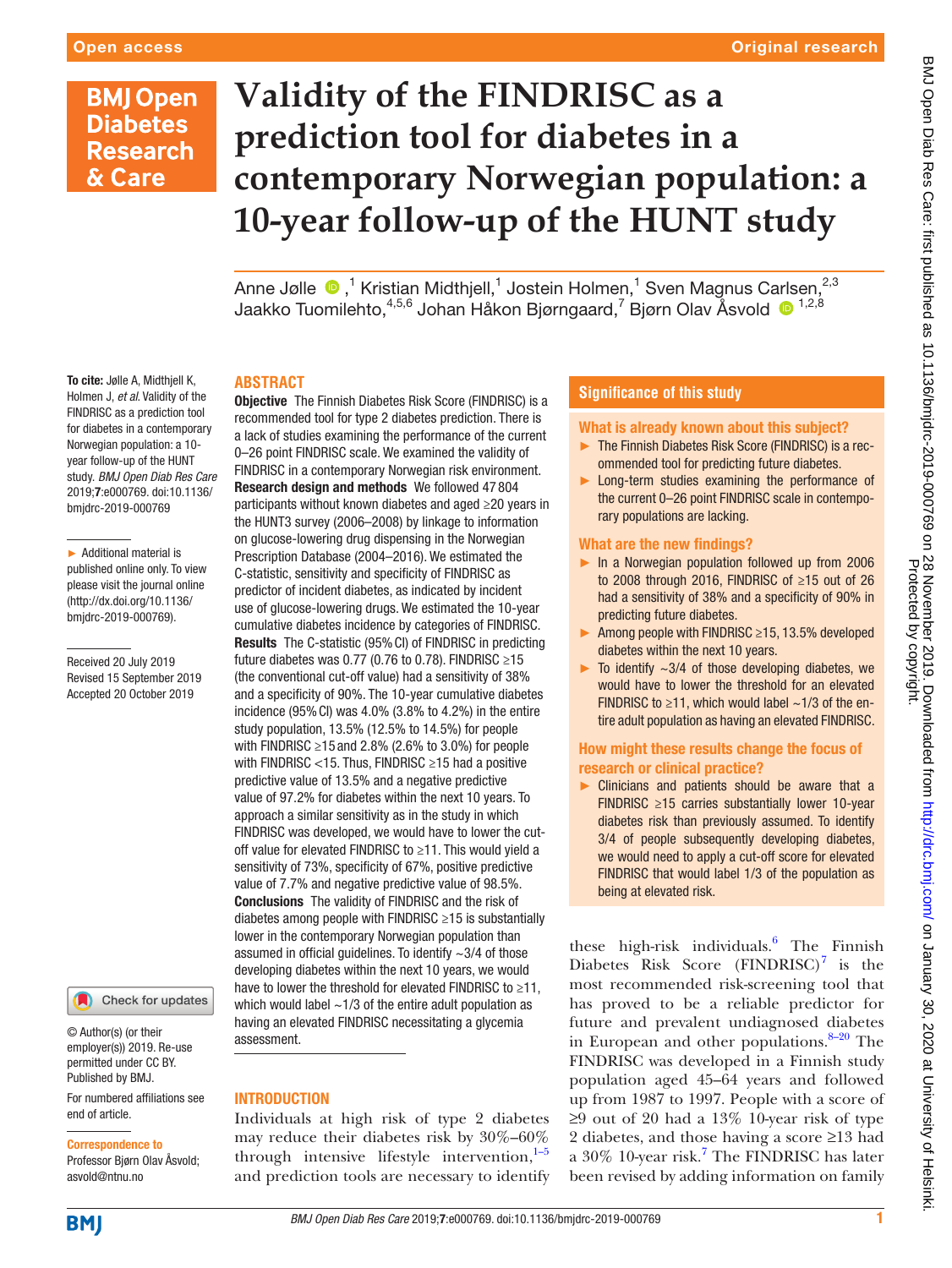history of diabetes and an additional age category ≥65 years. A score of ≥15 out of 26 on the revised FINDRISC scale has been proposed, for example, in the Norwegian national guidelines for diabetes, to indicate a >30% 10-year risk of diabetes.<sup>21-23</sup>

Despite its widespread use, there is a lack of large, longterm cohort studies that have examined the risk of future diabetes according to the current 0–26 point FINDRISC scale. Further, the diabetes incidence<sup>24 25</sup> and prevalence of diabetic risk factors such as overweight and obesity $26\frac{27}{27}$ have increased substantially since the 1980s and 1990s, which constitute the time period in which the FINDRISC was developed. In addition, there is a lack of studies examining the performance of the FINDRISC in individuals  $\leq$  45 years,<sup>28</sup> even though the incidence of type 2 diabetes in younger people has increased.<sup>29 30</sup> For instance, in the UK, the incidence of diabetes in people <40 years increased more than fivefold from 1991–1995 to 2006– 2010.<sup>30</sup> Moreover, our recent analyses suggested that the ability of the FINDRISC to identify prevalent, but undiagnosed diabetes differed between women and men.<sup>28</sup> We aimed to examine the validity of the FINDRISC in a contemporary risk environment, and in different groups by age and sex, in a Norwegian population-based cohort followed up from 2006 to 2008 through 2016.

#### **METHODS**

#### Study population

The HUNT Study (Nord-Trøndelag Health Study) is a population-based study in Nord-Trøndelag county, Norway. It consists of four cross-sectional surveys, HUNT1 (1984–1986), HUNT2 (1995–1997), HUNT3 (2006–2008) and HUNT4 (2017–2019). At each survey, all inhabitants in Nord-Trøndelag aged ≥20 years were invited to participate. The HUNT Study consists of interviews, comprehensive questionnaires, clinical measurements and collection of biological samples, as described in detail elsewhere.<sup>31</sup> The population of Nord-Trøndelag is fairly representative of Norway, except that the county lacks big cities and that income, education level and proportion of immigrants are slightly lower than the Norwegian average. $31$  This study was performed among participants of the HUNT3 survey, in which 50802 individuals (54.1% of those invited) participated between October 2006 and June 2008.

#### FINDRISC and diabetes in the HUNT3 survey

All participants completed a self-administered questionnaire that included information on previously known diabetes and the FINDRISC items. A standardized clinical examination was performed by trained staff. Weight and height were measured with the participants wearing light clothes without shoes, and body mass index (BMI) was calculated as weight (kg) divided by the squared value of height (m). Waist circumference was measured horizontally at the level of the umbilicus with a nonstretchable band, the participant standing and the arms

hanging relaxed. FINDRISC was calculated at the screening site using the following variables and scoring system<sup>17 20</sup> <sup>23</sup>: age in years (<45, 0; 45–54, 2; 55–64, 3; and  $\geq 65$ , 4 points), BMI (kg/m<sup>2</sup>) (<25, 0; 25–30, 1; >30, 3 points), waist circumference (cm) (men: <94, 0; 94–102, 3; >102, 4 points, and women: <80, 0; 80–88, 3; >88, 4 points), physical activity  $(230 \text{min/day}, 0; \langle 30 \text{min/day}, 0)$ 2 points), daily consumption of fruits, berries or vegetables (yes, 0; no, 1 point), ever regular use of antihypertensive medication (no, 0; yes, 2 points), history of high blood glucose measurement (no, 0; yes, 5 points) and family history of diabetes (no, 0; second-degree but no first-degree relative, 3; first-degree relative, 5 points). Participants without previously known diabetes having FINDRISC ≥15 received information about their elevated risk of developing type 2 diabetes. Non-fasting serum glucose was measured in all participants and analyzed by hexokinase/G-6-PDH methodology (Architect ci8200; Abbott, Clinical Chemistry, Illinois, USA) at Levanger Hospital. Participants without known diabetes who had a non-fasting serum glucose ≥9.0mmol/L were recommended to consult their general practitioner.

The HUNT3 survey also included information on other clinical and lifestyle characteristics associated with diabetes. The self-administered questionnaire included information on smoking habits and history of cardiovascular diseases. Blood pressure was measured three times at 1min intervals using an automated blood pressure monitor based on oscillometry (Dinamap 845XT; Critikon, Tampa, Florida, USA). The mean values of the second and third measurements were used in the analyses, and either the second or third measurement alone was used if one of them was missing. Concentrations of total cholesterol, high-density lipoprotein cholesterol, triglycerides and creatinine were measured in non-fasting serum samples.<sup>31</sup>

#### Norwegian Prescription Database (NorPD)

We used the unique 11-digit identification number assigned to all Norwegian residents to link the HUNT study data to prospectively recorded information on glucose-lowering medication (ATC classes A10A and A10B) from the Norwegian Prescription Database (NorPD) at the Norwegian Institute of Public Health. NorPD contains information on all drug dispensing to non-institutionalized Norwegian residents since January 2004, and information from 2004 through 2016 was available for the present study. The proportion of filled prescriptions that contained complete ID numbers, enabling inclusion in the database, was 96%–98% in 2004–2005, 98–99% in 2006–2009 and ~100% from 2010 onward. We used incident dispensing of glucose-lowering medication as an indicator for incident diabetes.

#### Statistical analysis

Among 50802 participants in the HUNT3 survey, 47804 participants were included in the present analysis. Excluded were 2264 people with self-reported diabetes,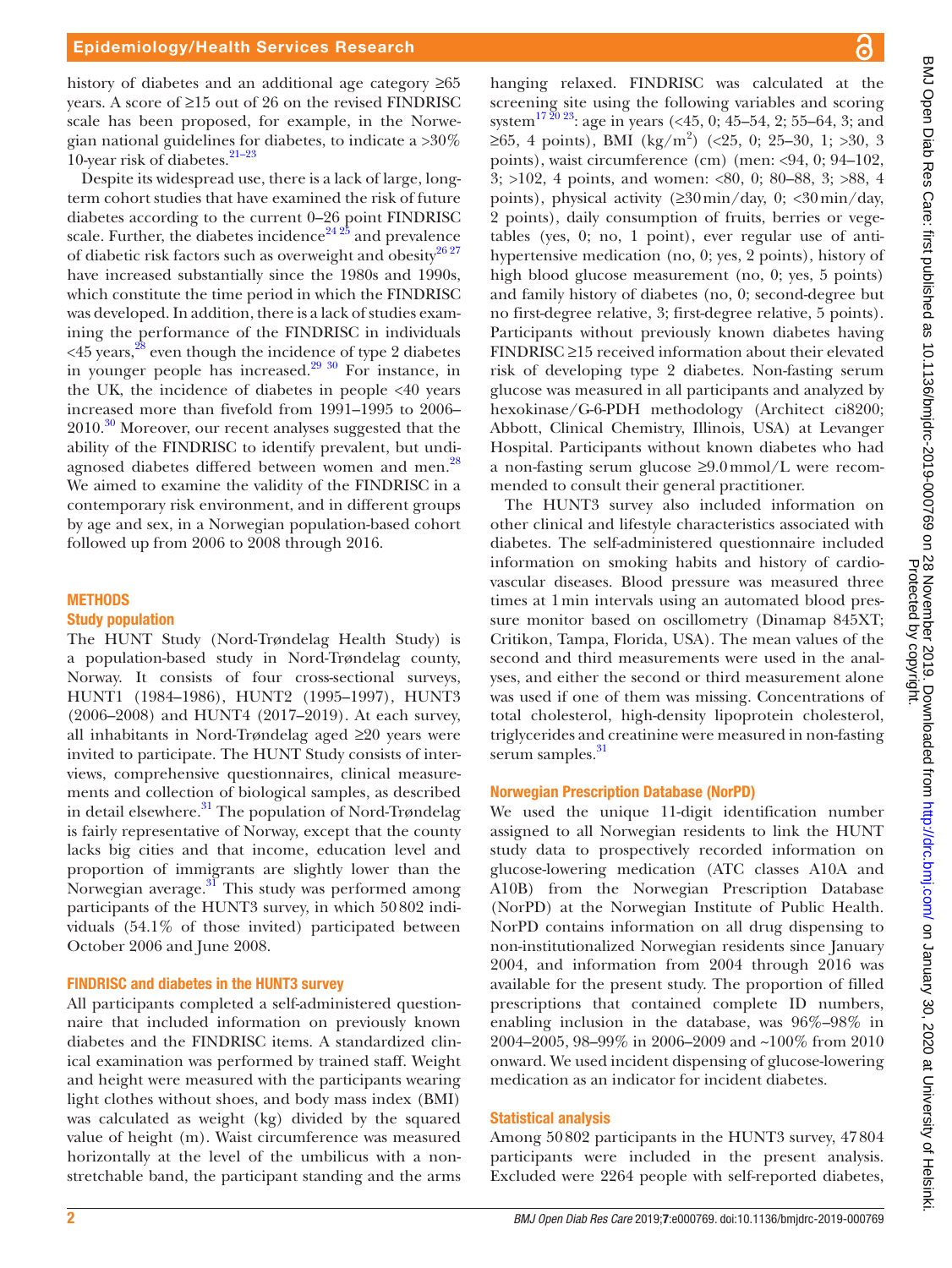151 did not report diabetes but had glucose-lowering medication dispensed between January 2004 and participation in HUNT3, 22 did not report whether or not they had diabetes at HUNT3, 1 formally emigrated out of Norway shortly before participation in HUNT3, 1 could not be linked to NorPD (invalid ID for linkage), and 559 lacked information on one or more FINDRISC items. Participants were followed up from date of participation in HUNT3 until development of diabetes (as indicated by the date of first dispensing of glucose-lowering medication), migration out of Norway, death or December 31, 2016, whichever occurred first.

To assess the validity of the FINDRISC in predicting future development of diabetes, we used receiver operating characteristic (ROC) analysis to estimate the C-statistic (area under the ROC curve, with 95%CI) for the FINDRISC, and to estimate sensitivity and specificity at each possible cut-off value for the FINDRISC, overall and by sex. We estimated the 10-year cumulative incidence of diabetes (with 95%CI) using the Stata stcompet command, taking into account death as a competing risk. We estimated the 10-year diabetes incidence for people with FINDRISC <15and ≥15 points, corresponding to the current clinical use of the FINDRISC, both in the overall study population and by combinations of sex and age at baseline (<45, 45–54, 55–64, 65–74 and ≥75 years). In the overall population, we also estimated the diabetes incidence in finer FINDRISC categories that have been applied in several previous studies<sup>11 16</sup>; 0–3, 4–6, 7–10, 11–14, 15–19 and 20–26. For illustrative purposes, we additionally plotted both the number of participants and the 10-year diabetes risk for each FINDRISC value. In a separate analysis, we replaced the full FINDRISC model with the concise model excluding information on physical activity and consumption of fruit, berries and vegetables.<sup>7</sup>

In sensitivity analyses, we first excluded metformin use as an indicator of diabetes in women aged <45 years to assess the possible bias introduced by metformin use for other indications than diabetes (eg, polycystic ovary syndrome). Second, we excluded short-term use of glucose-lowering medication (indicated by a time span of <1year between the first and last dispensing) as an indicator of diabetes in women aged <45 years to assess the possible influence of medically treated gestational diabetes on the estimates. Third, all people with FINDRISC ≥15 at baseline had been informed about their elevated diabetes risk on participation in HUNT3; this information could have influenced the subsequent diabetes incidence both through subsequent lifestyle changes and through increased diagnostic awareness. To assess the impact of this information on diabetes incidence, we estimated diabetes incidence among participants with FINDRISC of 14 and 15 at baseline. These two groups would have relatively similar diabetes risk, but those with FINDRISC of 14 had not been informed about increased diabetes risk. Fourth, all people with FINDRSC ≥15 at baseline had been invited to receive basic lifestyle

advice and participate in an oral glucose tolerance test (OGTT), and people without OGTT-defined diabetes were invited to a 2-year diabetes prevention study with repeated lifestyle advice and OGTTs.<sup>32</sup> Therefore, for people with FINDRISC  $\geq$ 15, we examined the 10-year diabetes incidence separately among participants and non-participants in the baseline OGTT to assess the extent to which the OGTT and subsequent intervention study might have influenced the incidence estimates. To examine the extent to which diabetes was not captured by the information from NorPD (because diabetes was not treated with drugs or because the participant was institutionalized), we calculated the proportion of people with self-reported diabetes at HUNT3 (self-report of diabetes in HUNT has very high positive predictive value<sup>33</sup>) who had no dispensing of glucose-lowering medication recorded in the NorPD.

Finally, we examined whether the performance of the FINDRISC in our study population could be improved by re-estimating the scores of the individual FINDRISC components. We fit a multivariable Cox proportionalhazards model with all the FINDRISC items and retained categories from the original model, the only exception being that we also included sex as a predictor for diabetes. The inclusion of sex in the model was not based on datadriven variable selection, but on a priori knowledge that male sex was associated with increased diabetes incidence in the study in which the FINDRISC was developed, $7$  and previous cross-sectional analyses in our cohort indicating that inclusion of sex could improve prediction.<sup>28</sup> We let a beta coefficient of 0.15 (which was the beta coefficient of the weakest predictor in the model) correspond to one point in the scoring system and subsequently assigned points to all categories as recommended.<sup>34</sup> We calculated the C-statistic of the updated model. We examined its predictive values using the cut-off value that approached the 78% sensitivity achieved in the original FINDRISC study. 7 The data were analyzed using Stata MP V.15.1 for Windows (StataCorp, College Station, Texas, USA).

## Results

Among 47804 individuals, 1761 developed diabetes (as indicated by incident dispensing of glucose-lowering medication) during 421368 person-years of follow-up (median follow-up, 9.2 years; range, 0–10.2 years), corresponding to an incidence rate of 418 per 100000 person-years. Table 1 shows baseline characteristics of the participants.

The C-statistic (95%CI) of the FINDRISC in predicting future diabetes was 0.77 (0.76 to 0.78) in the overall study population, 0.78 (0.76 to 0.80) in women and 0.77 (0.75 to 0.78) in men. At the conventional cut-off value of  $\geq 15$ , the FINDRISC had an overall sensitivity of 38% (44% in women and 34% in men) and an overall specificity of 90% (89% in women and 91% in men) (table 2).

The 10-year cumulative incidence  $(95\% \text{ CI})$  of diabetes was 4.0% (3.8% to 4.2%) in the entire study population,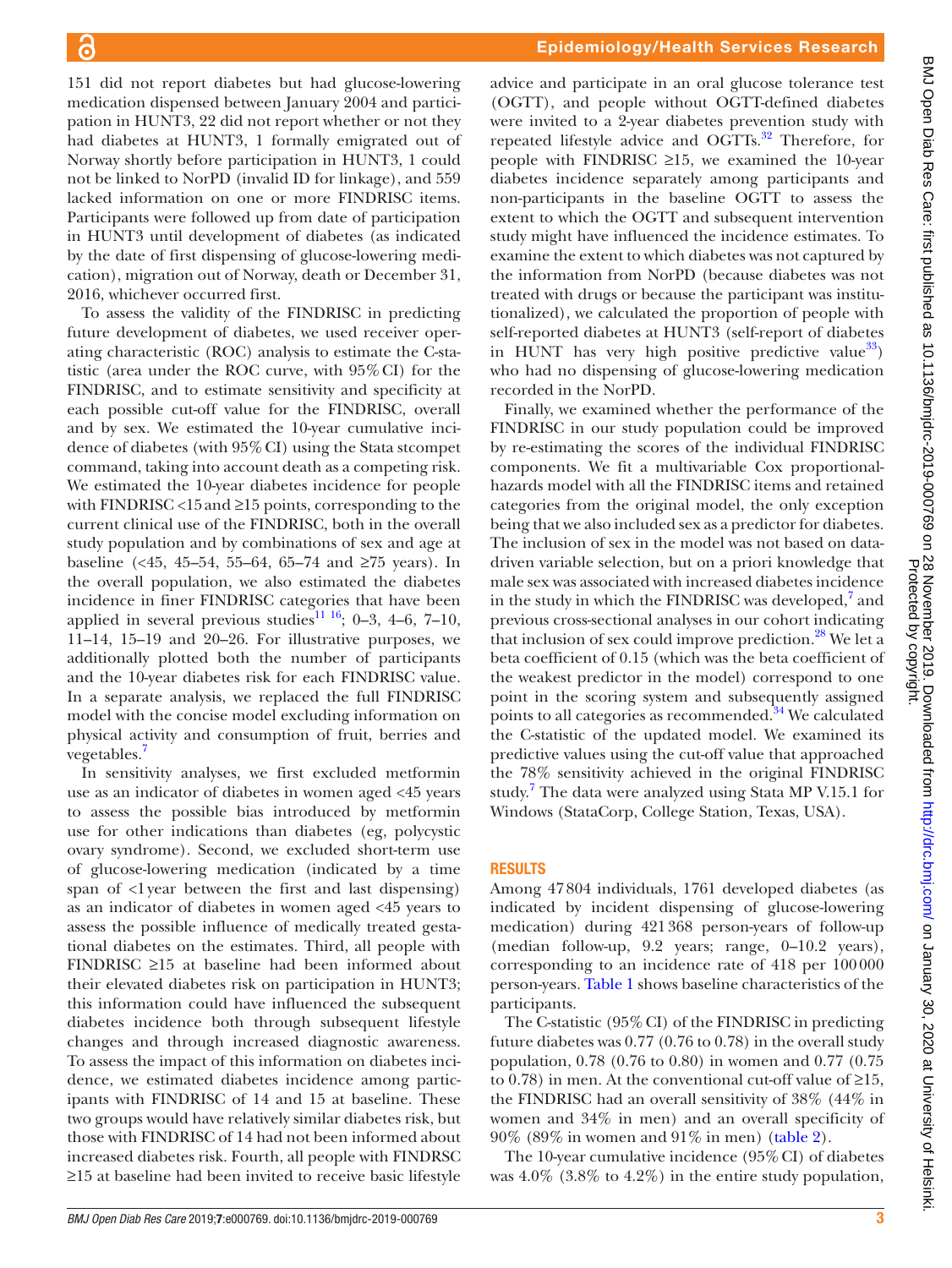a

Table 1 Baseline characteristics of 47804 participants of the HUNT3 survey (2006–2008), by sex and FINDRISC, given as mean (SD) unless otherwise noted

| Women                                                           |                             |                                            |                                            | Men                         |                                            |                                            |
|-----------------------------------------------------------------|-----------------------------|--------------------------------------------|--------------------------------------------|-----------------------------|--------------------------------------------|--------------------------------------------|
| <b>Characteristics</b>                                          | <b>Total</b><br>$(n=26184)$ | <b>FINDRISC</b><br>$0 - 14$<br>$(n=22972)$ | <b>FINDRISC</b><br>$15 - 26$<br>$(n=3212)$ | <b>Total</b><br>$(n=21620)$ | <b>FINDRISC</b><br>$0 - 14$<br>$(n=19530)$ | <b>FINDRISC</b><br>$15 - 26$<br>$(n=2090)$ |
| <b>FINDRISC variables</b>                                       |                             |                                            |                                            |                             |                                            |                                            |
| Age, years                                                      | 52.3(16.2)                  | 50.5(15.9)                                 | 64.8 (12.5)                                | 53.0 (15.6)                 | 51.8(15.5)                                 | 64.2 (11.0)                                |
| Waist circumference, cm                                         | 89.8 (12.5)                 | 88.2 (11.8)                                | 101.3(11.0)                                | 97.0 (10.3)                 | 95.9(9.9)                                  | 107.4(8.6)                                 |
| BMI, $kg/m2$                                                    | 26.7(4.7)                   | 26.1(4.4)                                  | 31.1(4.6)                                  | 27.4(3.7)                   | 27.0(3.5)                                  | 30.8(3.4)                                  |
| Physical activity ≥30 min/day, %                                | 78.1                        | 80.9                                       | 57.7                                       | 75.2                        | 77.6                                       | 51.9                                       |
| Daily fruit, berries or vegetables, %                           | 70.2                        | 70.7                                       | 66.5                                       | 50.2                        | 50.5                                       | 47.8                                       |
| Ever treated for hypertension, %                                | 20.1                        | 14.2                                       | 61.9                                       | 20.4                        | 15.9                                       | 61.6                                       |
| Ever measured high blood glucose, %                             | 5.2                         | 2.5                                        | 24.3                                       | 2.9                         | 1.1                                        | 20.3                                       |
| First-degree relative with diabetes, %                          | 24.1                        | 17.4                                       | 72.4                                       | 20.6                        | 15.4                                       | 70.0                                       |
| Second-degree but not first-degree<br>relative with diabetes, % | 19.5                        | 20.1                                       | 14.9                                       | 16.0                        | 16.1                                       | 15.0                                       |
| Other variables                                                 |                             |                                            |                                            |                             |                                            |                                            |
| Non-fasting serum glucose, mmol/L                               | 5.3(1.0)                    | 5.3(0.9)                                   | 5.8(1.5)                                   | 5.6(1.3)                    | 5.5(1.2)                                   | 6.1(1.6)                                   |
| Total serum cholesterol, mmol/L                                 | 5.6(1.1)                    | 5.5(1.1)                                   | 5.8(1.1)                                   | 5.5(1.1)                    | 5.5(1.1)                                   | 5.4(1.1)                                   |
| Serum HDL cholesterol, mmol/L                                   | 1.5(0.4)                    | 1.5(0.4)                                   | 1.4(0.3)                                   | 1.2(0.3)                    | 1.2(0.3)                                   | 1.1(0.3)                                   |
| Non-fasting serum triglycerides, mmol/L                         | 1.4(0.8)                    | 1.4(0.8)                                   | 1.8(0.9)                                   | 1.8(1.1)                    | 1.8(1.1)                                   | 2.1(1.1)                                   |
| Serum creatinine, umol/L                                        | 75 (15)                     | 74 (14)                                    | 80 (20)                                    | 90(18)                      | 89 (18)                                    | 95(23)                                     |
| Systolic blood pressure, mm Hg                                  | 127(19)                     | 126(19)                                    | 138(21)                                    | 133(17)                     | 132 (16)                                   | 140 (19)                                   |
| Diastolic blood pressure, mm Hq                                 | 71(11)                      | 70 (11)                                    | 73 (11)                                    | 76 (11)                     | 76 (11)                                    | 80(11)                                     |
| Waist:hip ratio                                                 | 0.87(0.07)                  | 0.86(0.07)                                 | 0.92(0.06)                                 | 0.94(0.06)                  | 0.93(0.06)                                 | 1.00(0.05)                                 |
| Current daily smoking, %                                        | 19.6                        | 20.2                                       | 15.2                                       | 15.1                        | 15.3                                       | 13.2                                       |
| Cardiovascular disease,* %                                      | 5.7                         | 4.3                                        | 15.4                                       | 10.4                        | 8.8                                        | 26.0                                       |

\*Self-reported history of myocardial infarction, angina pectoris, heart failure or stroke.

BMI, body mass index; HDL, high-density lipoprotein.

13.5% (12.5% to 14.5%) for people with FINDRISC ≥15 and 2.8% (2.6% to 3.0%) for people with FINDRISC <15 (table 3). In terms of predictive values, this means that FINDRISC ≥15 had a positive predictive value of 13.5% and a negative predictive value of 100%−2.8%=97.2% for diabetes within the next 10 years.

Among people with FINDRISC <15, the 10-year diabetes incidence was low at  $\sim 2\% - 3\%$  in all age groups in women and 2%–5% across age groups in men. Among women with FINDRISC  $\geq$ 15, the 10-year incidence was ~14% in age groups <65 years, gradually declining to 8.0% at age  $≥75$  years. Among men with FINDRISC  $≥15$ , the 10-year incidence was 13.5% at age <45 years, 16%–20% in the age groups 45–74 years and 12.5% at age  $\geq$ 75 years (table 3).

In analysis by finer categories of FINDRISC, the 10-year diabetes incidence was <1% for those with FINDRISC  $\leq 6$ . The 10-year diabetes incidence gradually increased with increasing FINDRISC, being 2.8% at FINDRISC 7–10, 5.7% at scores 11–14, 12.0% at scores 15–19 and 25.0% at scores  $\geq 20$  (table 4). The number of participants and 10-year diabetes incidence for each FINDRISC value are displayed in figure 1.

To approach the 78% sensitivity that was achieved in the study in which the FINDRISC was developed, we would have to lower the cut-off value for elevated FIND-RISC to  $\geq$ 11. This would yield a sensitivity of 73%, specificity of 67% (table 2), positive predictive value of 7.7% and negative predictive value of 98.5%.

The C-statistic of the concise FINDRISC model, which excluded information on physical activity and consumption of fruit, berries and vegetables, was similar to that of the full model. For the concise model, the C-statistic (95%CI) was 0.77 (0.76 to 0.78) in the overall study population, 0.78 (0.76 to 0.79) in women and 0.77 (0.76 to 0.78) in men.

To assess the impact of the information on elevated diabetes risk that was given to all individuals with FIND-RISC ≥15 at baseline, we estimated diabetes incidence among participants with FINDRISC on either side of this cut-off, that is, FINDRISC of 14 and 15 at baseline. The 10-year diabetes incidence (95% CI) was 7.0% (5.9% to 8.2%) for people with FINDRISC of 14 and 9.6% (8.2% to 11.2%) for people with FINDRISC of 15. All people with FINDRISC  $\geq$ 15 were invited to an OGTT shortly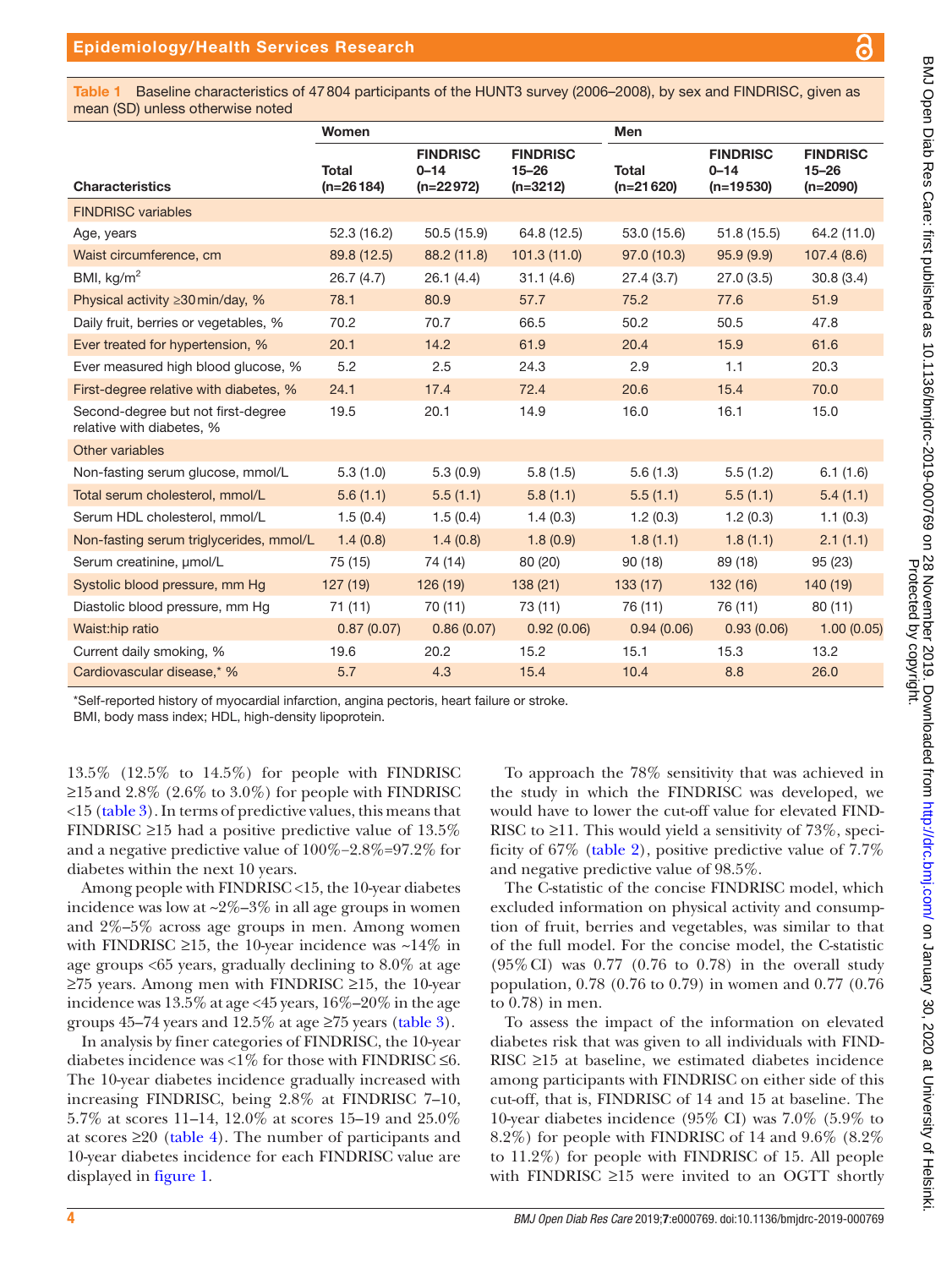Table 2 Sensitivity and specificity of FINDRISC in predicting future diabetes\* among 47804 participants of HUNT3 followed up from 2006 to 2008 through 2016, displayed for each possible cut-off value for the FINDRISC, overall and by sex

| <b>Definition</b>              | <b>Overall</b>            |                 | Women           |                 | Men              |                           |
|--------------------------------|---------------------------|-----------------|-----------------|-----------------|------------------|---------------------------|
| of elevated<br><b>FINDRISC</b> | Sensitivity (%)           | Specificity (%) | Sensitivity (%) | Specificity (%) | Sensitivity (%)  | <b>Specificity</b><br>(%) |
| $\geq 1$                       | 99.94                     | $\overline{c}$  | 99.9            | $\mathbf{3}$    | 100              | $\overline{2}$            |
| $\geq$ 2                       | 99.6                      | 5               | 99.5            | $\mathbf 5$     | 99.7             | $\,6\,$                   |
| $\geq 3$                       | 99.3                      | $\bf 8$         | 99.4            | $\sqrt{7}$      | 99.2             | 10                        |
| $\geq 4$                       | 99                        | 13              | 99              | 12              | 99               | 15                        |
| $\geq 5$                       | 97                        | 19              | 98              | 17              | 97               | 22                        |
| $\geq 6$                       | 96                        | 26              | 97              | 24              | 95               | 29                        |
| $\geq 7$                       | 95                        | 33              | 96              | 31              | 93               | 36                        |
| $\geq 8$                       | 91                        | 42              | 93              | 39              | 89               | 45                        |
| $\geq 9$                       | 86                        | 50              | 88              | 48              | 84               | 54                        |
| $\geq 10$                      | 81                        | 59              | 83              | 56              | 78               | 62                        |
| $\geq 11$                      | 73                        | 67              | 76              | 64              | 69               | 71                        |
| $\geq 12$                      | 65                        | 74              | 70              | 71              | 61               | 77                        |
| $\geq 13$                      | 56                        | 80              | 62              | 78              | 52               | 83                        |
| $\geq$ 14                      | 46                        | 86              | 52              | 84              | 41               | 88                        |
| $\geq 15$                      | 38                        | 90              | 44              | 89              | 34               | 91                        |
| $\geq 16$                      | $30\,$                    | 93              | 35              | 92              | 25               | 95                        |
| $\geq$ 17                      | 23                        | 96              | 28              | 95              | 19               | 97                        |
| $\geq 18$                      | 17                        | 97              | 21              | 97              | 13               | 98                        |
| $\geq$ 19                      | 12                        | 98              | 15              | 98              | $\boldsymbol{9}$ | 99                        |
| $\geq$ 20                      | $\,8\,$                   | 99              | 11              | 99              | 5                | 99.2                      |
| $\geq$ 21                      | $\overline{5}$            | 99.5            | $\overline{7}$  | 99.4            | $\overline{4}$   | 99.5                      |
| $\geq$ 22                      | $\ensuremath{\mathsf{3}}$ | 99.7            | 4               | 99.7            | $\overline{c}$   | 99.7                      |
| $\geq$ 23                      | $\overline{2}$            | 99.8            | $\overline{2}$  | 99.8            | $\overline{2}$   | 99.8                      |
| $\geq$ 24                      | 0.8                       | 99.92           | 0.9             | 99.94           | 0.7              | 99.9                      |
| $\geq$ 25                      | 0.5                       | 99.96           | 0.8             | 99.97           | 0.3              | 99.95                     |
| 26                             | 0.2                       | 99.99           | 0.4             | 100             | 0.1              | 99.98                     |

\*As indicated by dispensing of glucose-lowering medication recorded in the Norwegian Prescription Database.

after HUNT3, and this OGTT was followed by an invitation to a diabetes prevention study with lifestyle advice among all participants without OGTT-defined diabetes. Among 2692 individuals (with 328 incident diabetes cases) with FINDRISC ≥15who did not attend the OGTT, the 10-year diabetes incidence (95%CI) was 12.8% (11.5% to 14.2%). Among 2610 attendants (with 348 incident diabetes cases) of the OGTT, the incidence was 14.1% (12.7% to 15.7%). Of the 2610 attendants, 2365 did not have diabetes according to the OGTT performed shortly after HUNT3, and among those 2365 attendants (with 204 incident diabetes cases), the 10-year diabetes incidence was 9.4% (8.1% to 10.8%).

When we excluded treatment with metformin only or treatment of <1-year duration from the diabetes definition among women <45 years of age, the 10-year diabetes incidence in this subgroup was substantially reduced as expected, but these exclusions had little impact on the

estimated 10-year incidence in the overall study population (electronic supplementary material (ESM) [online](https://dx.doi.org/10.1136/bmjdrc-2019-000769) [supplementary table 1](https://dx.doi.org/10.1136/bmjdrc-2019-000769)).

To examine the extent to which diabetes was not captured by the information from NorPD (due to the diabetes not being treated with medication or because the participant was institutionalized), we calculated the proportion of people with self-reported diabetes at HUNT3 who had no dispensing of glucose-lowering medication. Among 2264 individuals with self-reported diabetes in HUNT3, 427 (18.9%) had no dispensing of glucose-lowering medication between the inception of NorPD in 2004 and the date of participation in HUNT3 between 2006 and 2008, and 207 (9.1%) had no dispensing of glucose-lowering medication between 2004 and 2016. Correspondingly, among 1221 individuals with self-reported diabetes of <10 years' duration in HUNT3, 276 (22.6%) had no dispensing of glucose-lowering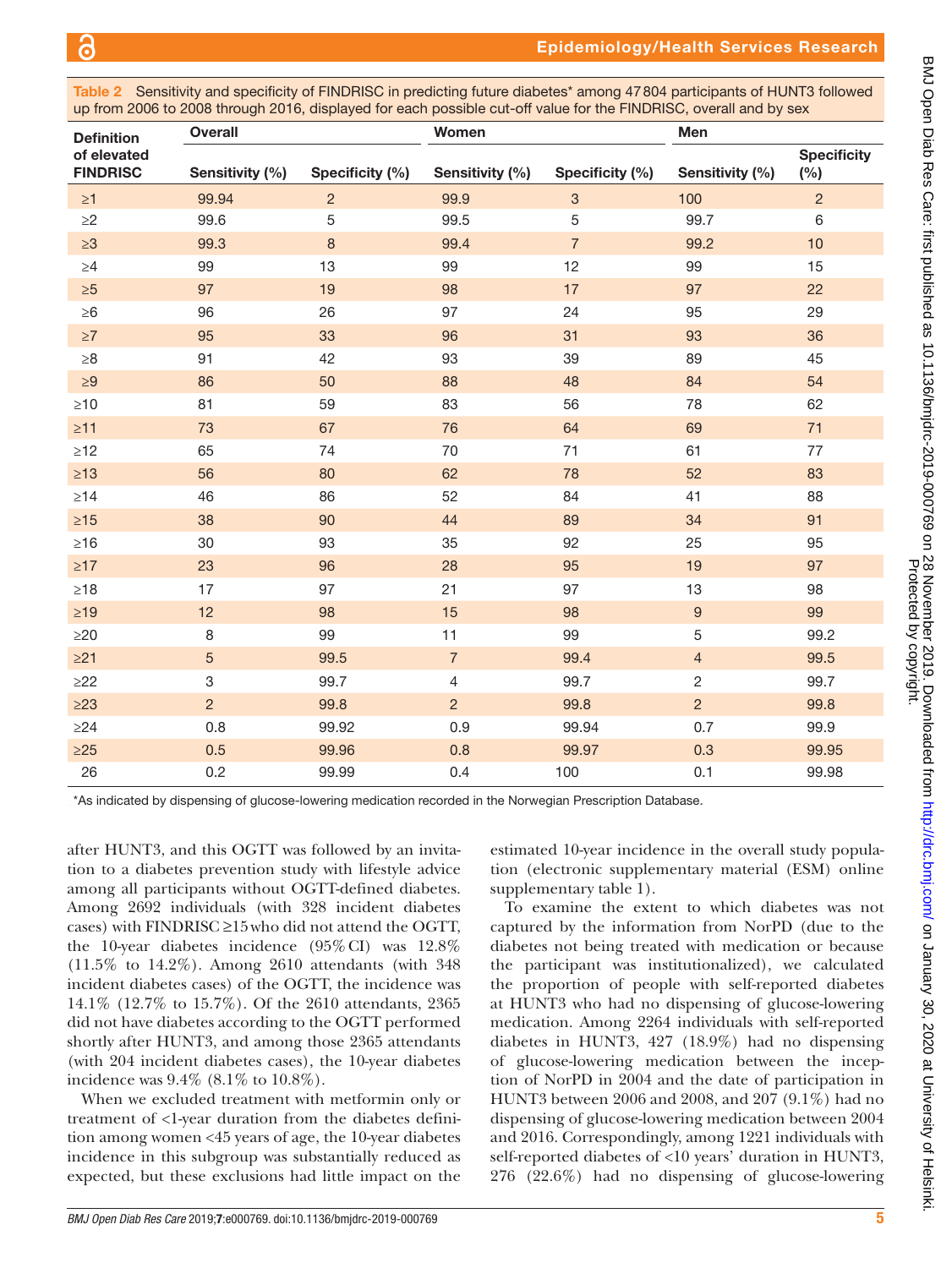Table 3 10-year cumulative incidence of diabetes<sup>\*</sup> among 47804 participants of the HUNT3 survey according to FINDRISC (<15 vs ≥15) at HUNT3, overall and by categories of sex and age at HUNT3

| <b>Sex</b> | Age (years) | <b>FINDRISC</b> | <b>Number of</b><br>people | Number of<br>diabetes cases | 10-year cumulative<br>incidence (%, 95% CI) |
|------------|-------------|-----------------|----------------------------|-----------------------------|---------------------------------------------|
| Any        | Any         | Any             | 47804                      | 1761                        | 4.0 (3.8 to 4.2)                            |
| Any        | Any         | $<$ 15          | 42502                      | 1085                        | 2.8 (2.6 to 3.0)                            |
| Any        | Any         | $\geq 15$       | 5302                       | 676                         | 13.5 (12.5 to 14.5)                         |
| Women      | $<45$       | $<15$           | 8753                       | 140                         | $1.8(1.5 \text{ to } 2.1)$                  |
| Women      | $45 - 54$   | < 15            | 5214                       | 88                          | $1.9(1.5 \text{ to } 2.3)$                  |
| Women      | $55 - 64$   | $<15$           | 4657                       | 114                         | 2.8 (2.3 to 3.4)                            |
| Women      | $65 - 74$   | $<15$           | 2616                       | 66                          | 2.9 (2.1 to 3.8)                            |
| Women      | $\geq 75$   | $<15$           | 1732                       | 37                          | 2.1 (1.5 to 2.9)                            |
| Women      | $<45$       | $\geq 15$       | 213                        | 29                          | 14.7 (9.9 to 20.4)                          |
| Women      | $45 - 54$   | $\geq 15$       | 384                        | 47                          | 14.0 (9.9 to 18.9)                          |
| Women      | $55 - 64$   | $\geq 15$       | 981                        | 123                         | 13.4 (11.2 to 15.8)                         |
| Women      | $65 - 74$   | $\geq 15$       | 890                        | 88                          | 10.1 (8.2 to 12.2)                          |
| Women      | $\geq 75$   | $\geq 15$       | 744                        | 59                          | 8.0 (6.2 to 10.1)                           |
| Men        | $<45$       | $<15$           | 6740                       | 125                         | 2.3 (1.8 to 2.9)                            |
| Men        | $45 - 54$   | $<15$           | 4407                       | 150                         | 3.8 (3.2 to 4.5)                            |
| Men        | $55 - 64$   | $<$ 15          | 4387                       | 206                         | 5.0 (4.3 to 5.7)                            |
| Men        | $65 - 74$   | $<15$           | 2536                       | 105                         | 4.2 (3.5 to 5.1)                            |
| Men        | $\geq$ 75   | $<15$           | 1460                       | 54                          | 3.7 (2.8 to 4.8)                            |
| Men        | $<45$       | $\geq 15$       | 74                         | 10                          | 13.5 (6.9 to 22.3)                          |
| Men        | $45 - 54$   | $\geq$ 15       | 311                        | 61                          | 20.2 (15.8 to 25.0)                         |
| Men        | $55 - 64$   | $\geq 15$       | 726                        | 120                         | 17.4 (14.6 to 20.5)                         |
| Men        | $65 - 74$   | $\geq$ 15       | 595                        | 95                          | 16.8 (13.8 to 20.1)                         |
| Men        | $\geq 75$   | $\geq 15$       | 384                        | 44                          | 12.5 (9.0 to 16.7)                          |

\*As indicated by dispensing of glucose-lowering medication recorded in the Norwegian Prescription Database.

medication between the inception of NorPD and the date of participation in HUNT3, and 113 (9.3%) had no dispensing of glucose-lowering medication between 2004 and 2016.

Finally, we examined if the performance of the FIND-RISC could be improved by re-estimating the scores of

| <b>Table 4</b> 10-year cumulative incidence of diabetes <sup>*</sup> among<br>47804 participants of the HUNT3 survey according to<br><b>FINDRISC at HUNT3</b> |                     |                   |                                                            |  |
|---------------------------------------------------------------------------------------------------------------------------------------------------------------|---------------------|-------------------|------------------------------------------------------------|--|
| <b>FINDRISC</b>                                                                                                                                               | Number of<br>people | diabetes<br>cases | Number of 10-year cumulative<br>incidence<br>$(% 95\%$ CI) |  |
| $0 - 3$                                                                                                                                                       | 6134                | 23                | $0.4$ (0.3 to 0.6)                                         |  |
| $4 - 6$                                                                                                                                                       | 9110                | 72                | $0.9(0.7 \text{ to } 1.1)$                                 |  |
| $7 - 10$                                                                                                                                                      | 16048               | 389               | $2.8$ (2.5 to 3.1)                                         |  |
| $11 - 14$                                                                                                                                                     | 11210               | 601               | 5.7 (5.3 to 6.2)                                           |  |
| $15 - 19$                                                                                                                                                     | 4720                | 536               | 12.0 (11.0 to 13.1)                                        |  |
| $20 - 26$                                                                                                                                                     | 582                 | 140               | 25.0 (21.3 to 28.7)                                        |  |

\*As indicated by dispensing of glucose-lowering medication recorded in the Norwegian Prescription Database.







႕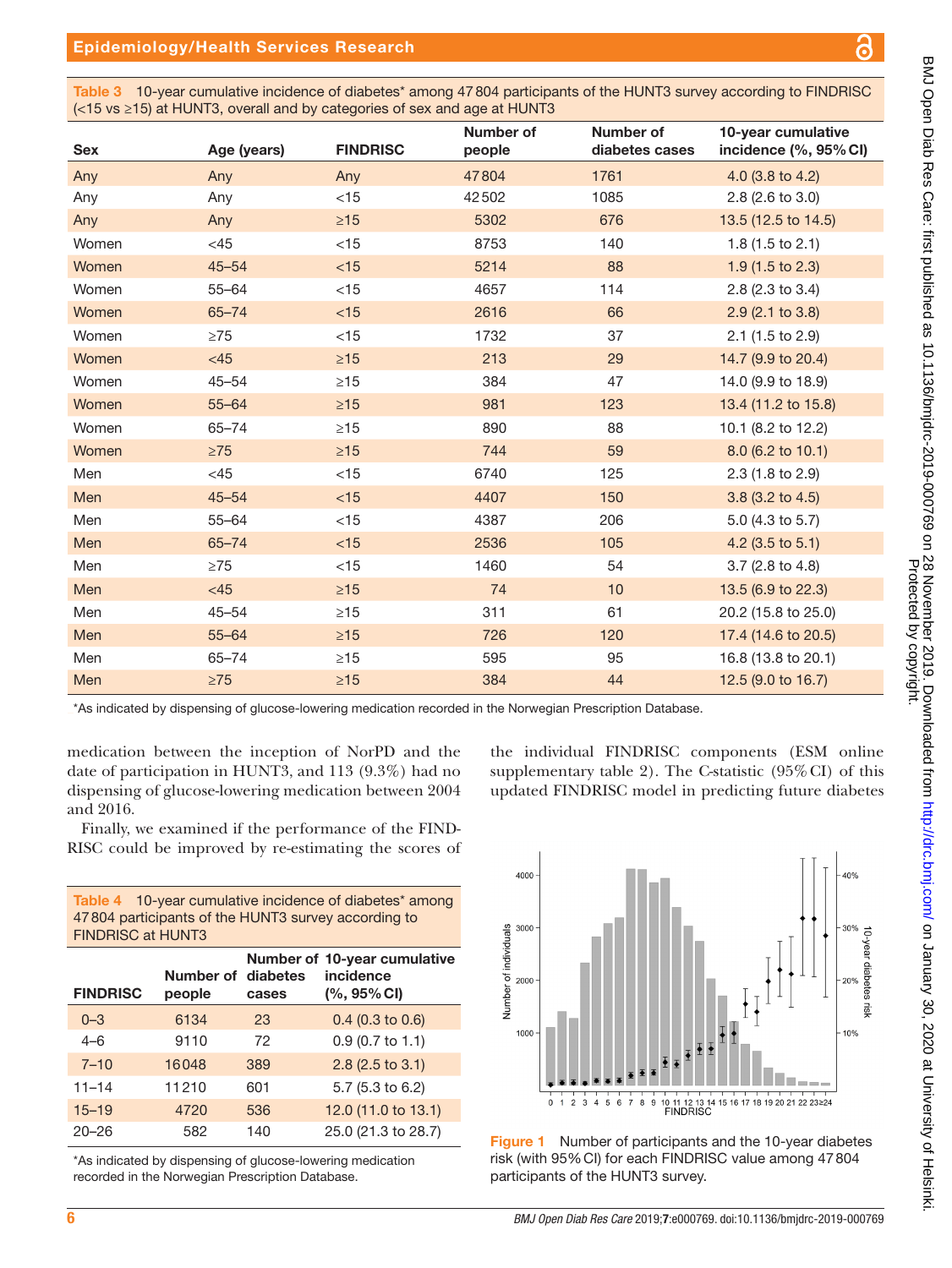was 0.80 (0.79 to 0.81) in the overall study population, 0.81 (0.79 to 0.82) in women and 0.79 (0.77 to 0.80) in men, that is, slightly higher than in the original model. In the updated FINDRISC model, a score of ≥18 out of 41 approached the 78% sensitivity observed in the original FINDRISC study: a score of ≥18 out of 41 had a sensitivity of 75% and specificity of 70% (ESM [online supplemen](https://dx.doi.org/10.1136/bmjdrc-2019-000769)[tary table 3\)](https://dx.doi.org/10.1136/bmjdrc-2019-000769). The positive predictive value for diabetes within the next 10 years was 9.2%, whereas the negative predictive value was 98.5% (ESM [online supplementary](https://dx.doi.org/10.1136/bmjdrc-2019-000769) [table 4](https://dx.doi.org/10.1136/bmjdrc-2019-000769)).

#### **DISCUSSION**

In this population-based prospective cohort study of Norwegian adults without previously known diabetes, the 10-year cumulative incidence of diabetes was 4.0% overall, and 2.8% and 13.5% for those with FINDRISC <15and ≥15, respectively. The C-statistic for the FIND-RISC in predicting future diabetes was 0.77. FINDRISC ≥15, which is the conventional criterion for an elevated FINDRISC necessitating further evaluation or action, had a sensitivity of 38% and a specificity of 90% in predicting future diabetes.

The strengths of this study include the large sample size, which enabled precise estimates of diabetes incidence across all adult age groups. The population-based design indicates that our results are likely representative for the general contemporary adult population in Norway. Nonetheless, the participation rate in the HUNT3 survey was ~50%, and non-participants had lower socioeconomic status, a slightly higher prevalence of known diabetes and higher overall mortality.<sup>35</sup> Therefore, non-participants may have had a worse glycemic risk profile, which may have led us to underestimate the overall 10-year risk of diabetes in our population.

One limitation is that diabetes was classified based on the dispensing of glucose-lowering medication, which means that the estimates may be influenced by the extent to which diabetes is diagnosed by the general practitioners, and by the decision to use glucose-lowering medication versus lifestyle treatment only. In a recent nationwide Norwegian study, 23.6% of individuals with diabetes did not use glucose-lowering medication.<sup>36</sup> Similarly, 22.6% of the individuals with self-reported diabetes of <10 years' duration in HUNT3 did not use any glucoselowering medication at the time of the survey. If ~23% of the physician-diagnosed incident diabetes cases in our study population were not captured by our prescription data, then the true overall 10-year incidence of physiciandiagnosed diabetes may be 5.2% instead of 4.0%, and correspondingly 17.5% instead of 13.5% among people with FINDRISC  $\geq$ 15. The lack of information about drugs prescribed for institutionalized participants may have led to an underestimation of diabetes incidence at old age since ~10%–15% of those  $\geq 80$  years live in institutions.<sup>37</sup> This may contribute to the decline in the 10-year diabetes

incidence at high FINDRISC levels that we observed after 75 years of age.

Our results are likely generalizable to similar and contemporary European populations. However, the validity of the FINDRISC depends on the associations between its individual components and diabetes incidence in the population in which the FINDRISC is applied, and the predictive values of FINDRISC further depend on the diabetes incidence in the population.

In 2012, the Norwegian recommendations on diagnostic testing for diabetes changed from using fasting glucose/OGTT to using HbA1c as the primary diagnostic test for diabetes. Studies have shown inadequate overlap between OGTT-diagnosed diabetes and HbA1c-diagnosed diabetes, and using HbA1c as the sole diagnostic test may have resulted in fewer people being diagnosed with type 2 diabetes among overweight and obese adults.<sup>38–40</sup> Moreover, our outcome variable included glucose-lowering treatment for all types of diabetes; nonetheless, incident diabetes in adult age is most often type 2 diabetes. Our incidence estimates among women in fertile age should be interpreted with caution, as glucose-lowering medication may be used in the treatment of polycystic ovary syndrome and gestational diabetes. Finally, inviting all people with FINDRISC ≥15to OGTT at baseline may have resulted in a higher proportion of diabetes cases being diagnosed in this group compared with people with lower FINDRISC.

Lack of comparable, long-term population-based studies using the 0–26 point FINDRISC scale makes it difficult to directly compare our findings with previous studies. Nonetheless, the C-statistic for the FINDRISC in predicting future diabetes was to 0.85 and 0.87 in the original 1987 and 1992 cohorts, compared with 0.77 in our study population,  $0.742$  in the DETECT-2 study,  $41$ and 0.68 for men and 0.81 for women in the DESIR study, $42$  the two latter studies using slightly different versions of the FINDRISC and outcome variables. Our 10-year overall diabetes incidence (4.0%) is similar to the incidence in the Finnish cohort from 1987 in which the FINDRISC was developed  $(4.1\%)$ , both studies using glucose-lowering medication as a proxy for their diabetes incidence. In several official diabetes guidelines and risk assessment forms from national diabetes associations, a FINDRISC of ≥15 out of 26 is assumed to correspond to an approximately 30% 10-year risk of diabetes,  $21-23$  43-45 that is, a similar risk as that observed among people with a score of ≥13 out of 20 in the original Finnish study. However, in our cohort, the 10-year diabetes incidence was only 13.5% among those with FINDRISC ≥15 out of 26, that is, similar to the risk observed among people with a score of ≥9 out of 20 in the original Finnish study.

In our study, FINDRISC ≥15 out of 26 had a sensitivity of 38% and a specificity of 90% for predicting future diabetes. In contrast, the criterion originally suggested to indicate elevated FINDRISC, a score of ≥9 out of 20, had a sensitivity of 78% and a specificity of 77% in the original Finnish cohort.<sup>7</sup> To approach a similar sensitivity,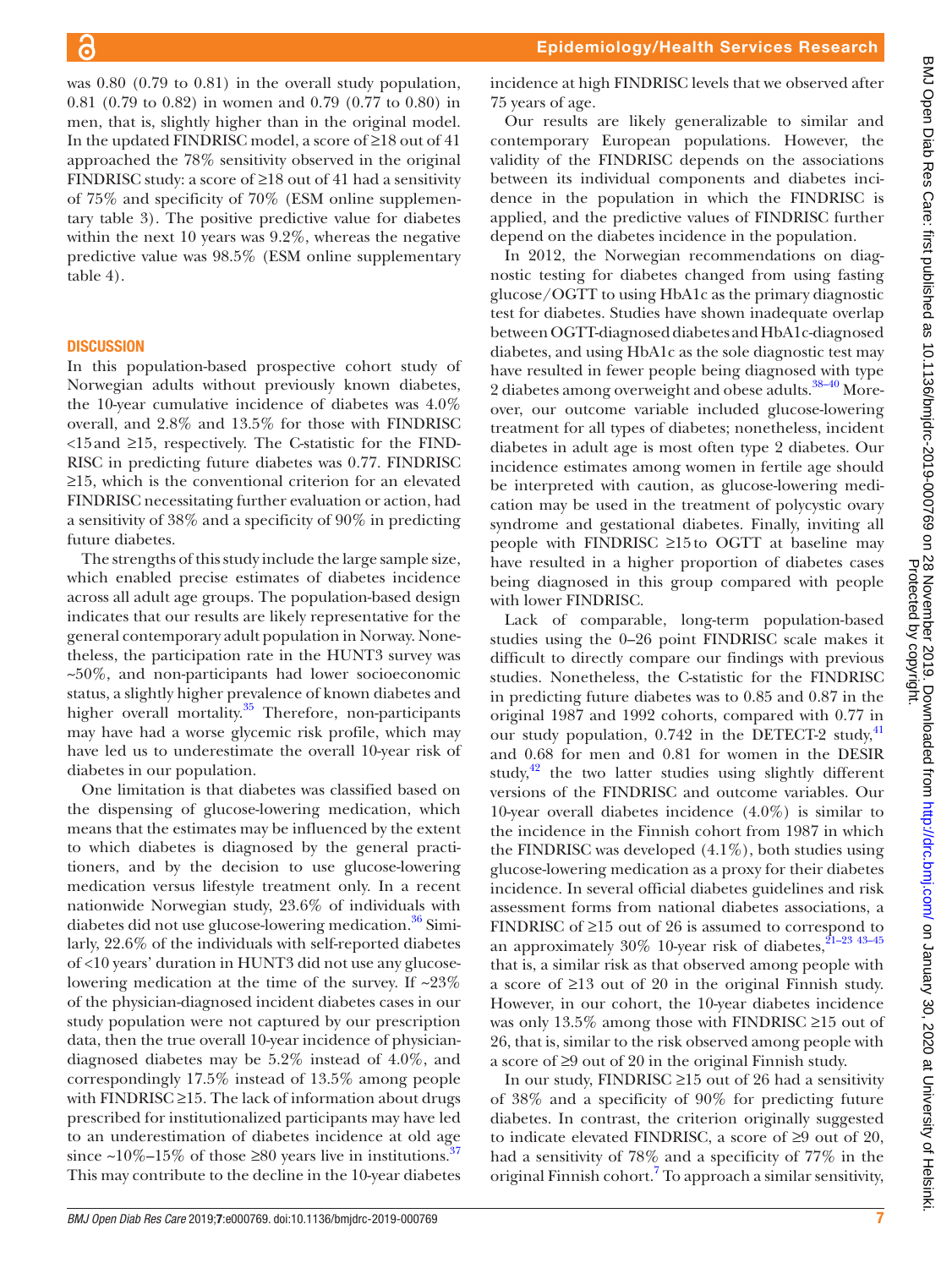### Epidemiology/Health Services Research

we would have to define FINDRISC of ≥11 out of 26 as an elevated score. This would yield a sensitivity of 73%, but the specificity would drop to 67% (ie, 33% of those not developing diabetes within the next 10 years would have an elevated FINDRISC), and only 8% of people with elevated score would develop medically treated diabetes within 10 years.

In the national diabetes guidelines in Norway, it is suggested that the general practitioners calculate FIND-RISC for patients considered at increased risk of type 2 diabetes, and that individuals with score ≥15 are followed up with laboratory assessments and are offered intensive low-threshold multifactorial lifestyle intervention if they have HbA1c or glucose levels indicating intermediate hyperglycemia. The reason to screen is to identify the population who would subsequently develop type 2 diabetes if left untreated, for the purpose of including them in suitable intervention programs. $6$  If the main purpose a diabetes prediction tool is to prioritize people with very high absolute diabetes risk (eg,  $\approx 30\%$  or higher 10-year risk) for further follow-up and lifestyle intervention programs, then our results suggest that a score of ≥20 could be an appropriate definition of elevated FINDRISC. However, less than 10% of subsequent diabetes cases would be captured using this cut-off level, so such use of the FINDRISC would have little impact on the population-level diabetes incidence. If, in contrast, the prediction tool is meant to be a sensitive and noninvasive first step in diabetes prediction, one could suggest to lower the definition of elevated FINDRISC to a score of ≥11. This would identify 73% of those who subsequently develop diabetes within the next 10 years, but  $\sim$ 1/3 of the adult population would have to have their HbA1c or glucose levels measured to determine whether they are high-risk individuals in need of lifestyle intervention. On the one hand, this could be regarded as a way to avoid laboratory measurements in 2/3 of the population, if the alternative is to measure HbA1c or glucose as a general population screening without prior clinical risk assessment. On the other hand, labeling 1/3 of the population as high-risk individuals, most of whom will not develop diabetes in the next 10 years, may lead to unnecessary worry. We examined whether this lessthan-desirable performance of the FINDRISC could be improved by re-estimating scores better suited to this study population, but observed no substantial improvement in its validity.

In conclusion, our results indicate that the validity of the FINDRISC is lower in a contemporary Norwegian population than in the original Finnish cohorts in which it was developed. The risk of developing diabetes if FIND-RISC is ≥15 is substantially lower in the Norwegian population than assumed in official guidelines. Most people who develop diabetes over a 10-year period have FIND-RISC <15and will therefore not be captured through a screening using the FINDRISC. By lowering the threshold for an elevated FINDRISC to  $\geq$ 11, we would identify ~3/4 of those developing diabetes within the next 10 years,

but  $\sim$ 1/3 of the entire adult population would have an elevated FINDRISC necessitating a glycemia assessment.

#### Author affiliations

<sup>1</sup>HUNT Research Center, Department of Public Health and Nursing, NTNU, Levanger, Norway

<sup>2</sup>Department of Endocrinology, St Olavs Hospital, Trondheim University Hospital, Trondheim, Norway

3 Department of Clinical and Molecular Medicine, NTNU, Trondheim, Norway 4 Department of Public Health Solutions, National Institute for Health and Welfare, Helsinki, Finland

5 Department of Public Health, University of Helsinki, Helsinki, Finland 6 Diabetes Research Group, King Abdulaziz University, Jeddah, Saudi Arabia <sup>7</sup>Department of Public Health and Nursing, NTNU, Trondheim, Norway <sup>8</sup>K.G. Jebsen Center for Genetic Epidemiology, Department of Public Health and Nursing, NTNU, Trondheim, Norway

Acknowledgements The Nord-Trøndelag Health Study (The HUNT Study) is a collaboration between the HUNT Research Centre (Faculty of Medicine and Health Sciences, NTNU, Norwegian University of Science and Technology), the Nord-Trøndelag County Council, the Central Norway Regional Health Authority and the Norwegian Institute of Public Health.

Contributors AJ and BOA designed the study and drafted the manuscript. KM, JH and JT contributed to data acquisition. BOA analyzed the data and supervised the study. All authors interpreted the results, critically reviewed the manuscript and approved the final version to be submitted.

Funding The study was funded by NTNU, Norwegian University of Science and Technology. BOA received support from the Research Council of Norway.

Competing interests None declared.

Patient consent for publication Obtained.

Ethics approval The study was approved by the Regional Committee for Medical and Health Research Ethics of Central Norway and by the Norwegian Data Protection **Authority** 

Provenance and peer review Not commissioned; externally peer reviewed.

Data availability statement Data may be obtained from a third party and are not publicly available.

**Open access** This is an open access article distributed in accordance with the Creative Commons Attribution 4.0 Unported (CC BY 4.0) license, which permits others to copy, redistribute, remix, transform and build upon this work for any purpose, provided the original work is properly cited, a link to the licence is given, and indication of whether changes were made. See: [https://creativecommons.org/](https://creativecommons.org/licenses/by/4.0/) [licenses/by/4.0/](https://creativecommons.org/licenses/by/4.0/).

#### ORCID iDs

Anne Jølle<http://orcid.org/0000-0001-7048-9719> Bjørn Olav Åsvold<http://orcid.org/0000-0003-3837-2101>

#### **References**

- 1 Li G, Zhang P, Wang J, *et al*. The long-term effect of lifestyle interventions to prevent diabetes in the China Da Qing Diabetes Prevention Study: a 20-year follow-up study. *[Lancet](http://dx.doi.org/10.1016/S0140-6736(08)60766-7)* 2008;371:1783–9.
- 2 Knowler WC, Fowler SE, Hamman RF, *et al*. 10-Year follow-up of diabetes incidence and weight loss in the diabetes prevention program outcomes study. *[Lancet](http://dx.doi.org/10.1016/S0140-6736(09)61457-4)* 2009;374:1677–86.
- 3 Tuomilehto J, Lindström J, Eriksson JG, *et al*. Prevention of type 2 diabetes mellitus by changes in lifestyle among subjects with impaired glucose tolerance. *[N Engl J Med](http://dx.doi.org/10.1056/NEJM200105033441801)* 2001;344:1343–50.
- 4 Haw JS, Galaviz KI, Straus AN, *et al*. Long-term sustainability of diabetes prevention approaches: a systematic review and meta-analysis of randomized clinical trials. *[JAMA Intern Med](http://dx.doi.org/10.1001/jamainternmed.2017.6040)* 2017;177:1808–17.
- 5 Pan XR, Li GW, Hu YH, *et al*. Effects of diet and exercise in preventing NIDDM in people with impaired glucose tolerance: the Da Qing IGT and diabetes study. *[Diabetes Care](http://dx.doi.org/10.2337/diacare.20.4.537)* 1997;20:537–44.
- 6 World Health Organization. Screening for type 2 diabetes: report of a World Health Organization and International Diabetes Federation meeting, 2003. Available: <apps.who.int/iris/handle/10665/68614> [Accessed 11 Jul 2019].